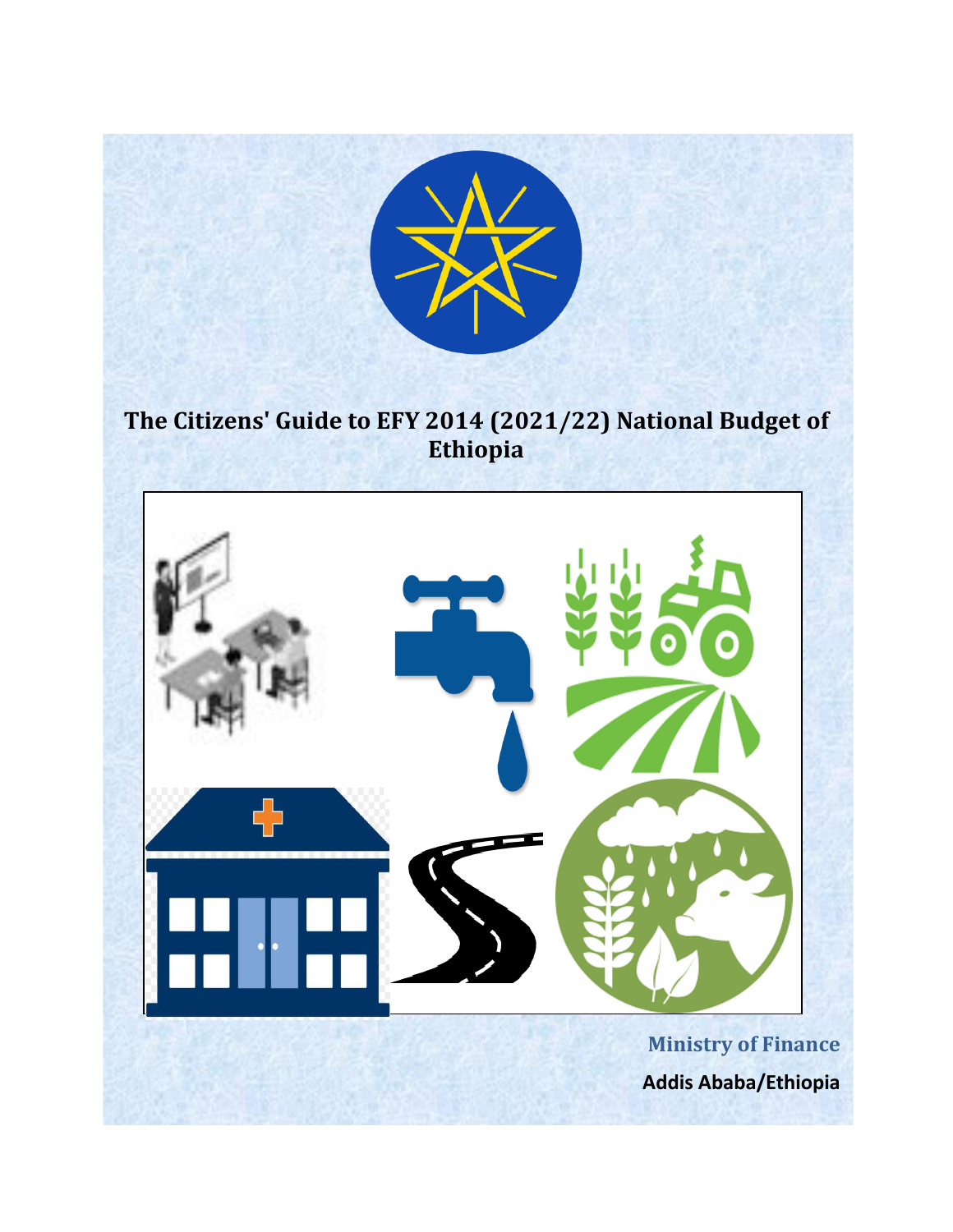# What is inside?

| Macroeconomic Update (The macroeconomic and fiscal outlook) 5        |
|----------------------------------------------------------------------|
|                                                                      |
| Priorities in Allocations and Spending (Where is the money going?) 7 |
|                                                                      |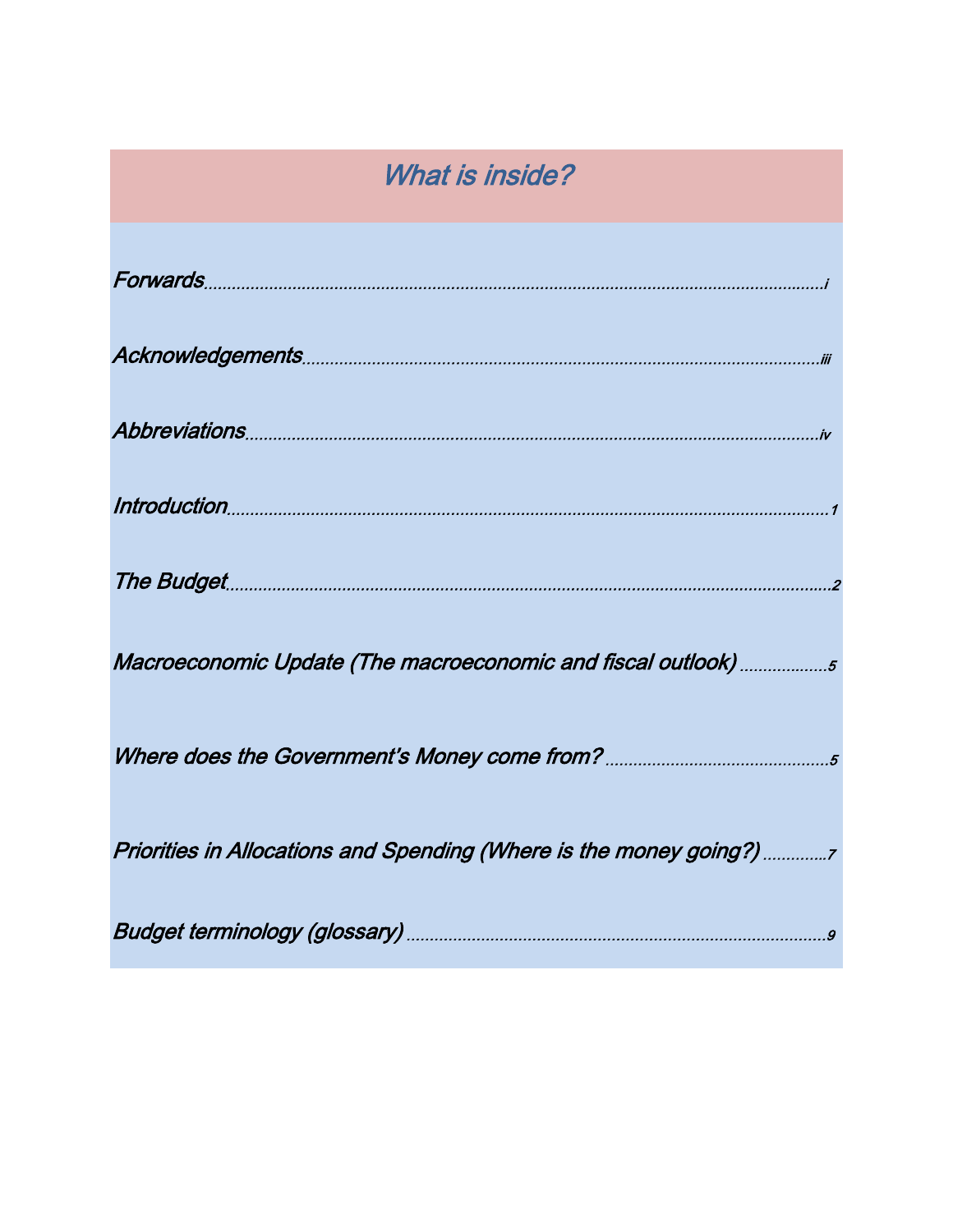#### **Forwards**

Government of Ethiopia is committed to accelerate its economic progress by pursuing pro-poor growth-oriented policies underpinned by a stable macro-economic environment. the country's fiscal policy is aimed at reducing poverty and improving the welfare of our people by heavily investing in education to create human capacity, promoting basic healthcare services, expanding infrastructure, building institutions, promoting governance and pursuing decentralization. The pursuit of macroeconomic stability, pro-poor growth and deepening of structural reforms has significantly contributed to the impressive growth achieved over the past decade.

To boost up these progresses and to realize the newly introduced national home grown economic reform agenda (macroeconomic, structural and sectoral reforms), Government is committed to engaging citizens and remaining open to the public in the implementation of public budget processes in securing the development of national development policies. We have been already endeavored to promote transparency and exercising accountability in all public institution through the project financial transparency and accountability as part Public Financial Management Reform Ageneda. By this, the public has been able to easily track the implementation of planned national expenditures and demand accountability for results, accordingly.

The Ministry of Finance, has also published the Citizens Guide to the EFY 2014 (2021/22) National Budget, which is published for the first time. The Budget is in line with the national 10 year development plan and the newly introduced national home grown economic reform agenda (macroeconomic, structural and sectoral reforms) that create a floor for job creation, poverty reduction, and inclusive growth in general. This Guide is a simplified version of the National Budget that enables the public to easily understand what is contained in the Government's revenue and expenditure plans approved by the Parliament. The Guide has been an instrument for strengthening public trust in Government, and building confidence in state institutions.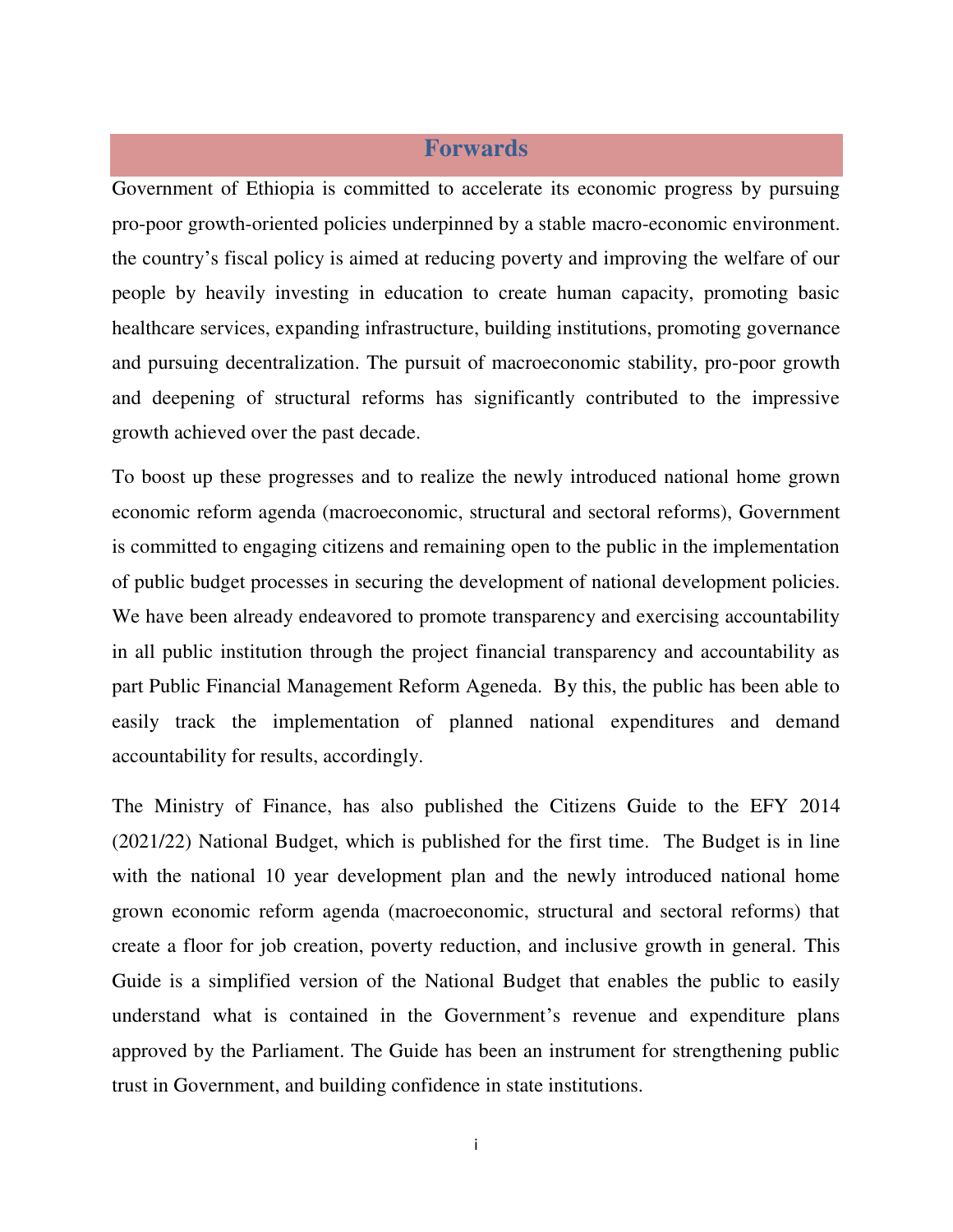Finally, I would like to remind and encourage all citizens to continue to engage and hold us accountable in delivering our commitments.

**Ahmed Shide (Minister)** 

**Ministry of Finance**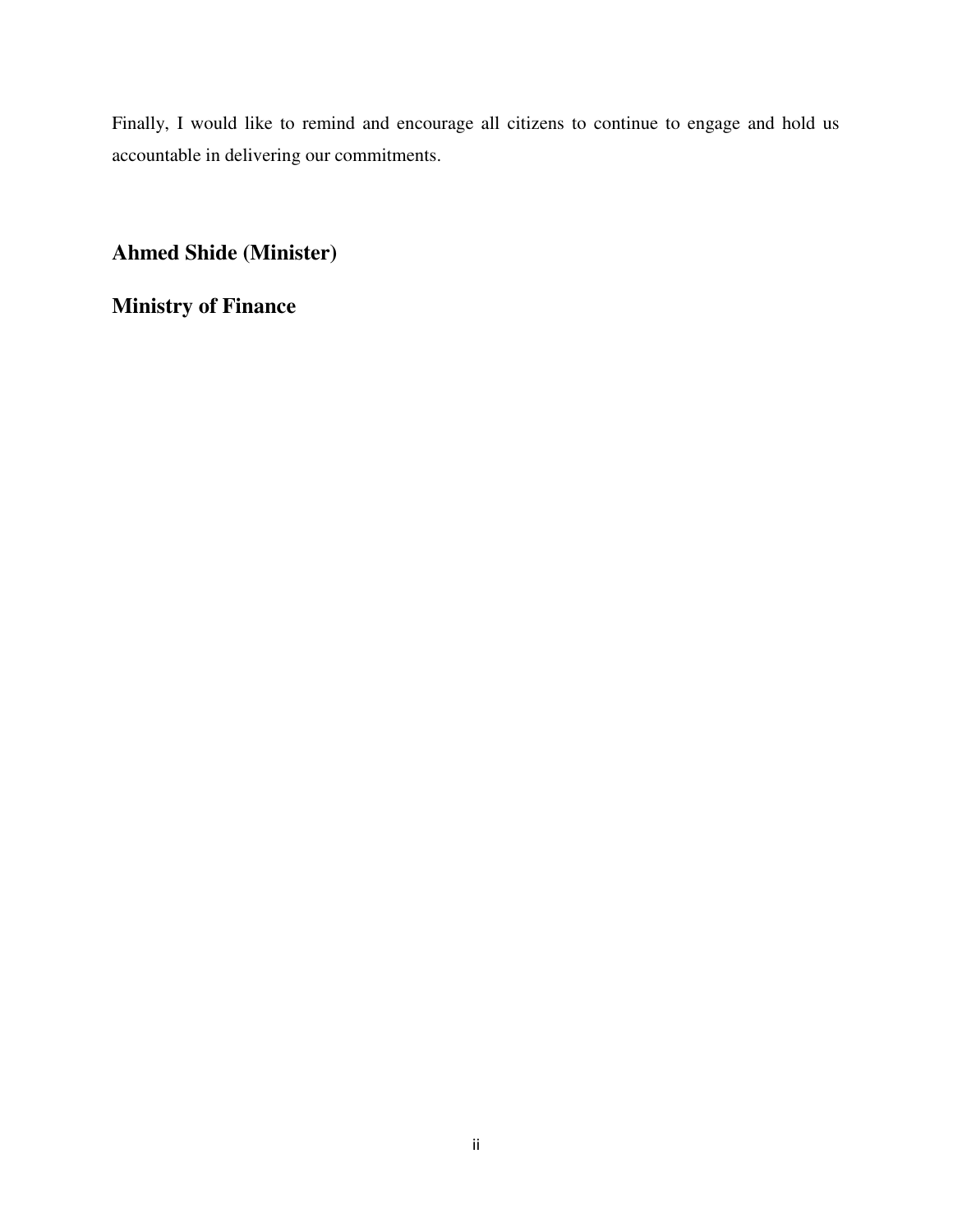## **Acknowledgements**

This, Citizens Guide to the Budget of EFY 2014 (2021/22) was put together by the Technical Working Team of the Ministry of Finance. Thus, our gratitude is due to the Public Finance and Fiscal Policy State Minister, the Director of Public Financial Management Reform for the support and approval of this citizens' budget guide, and for the Technical Working Team members.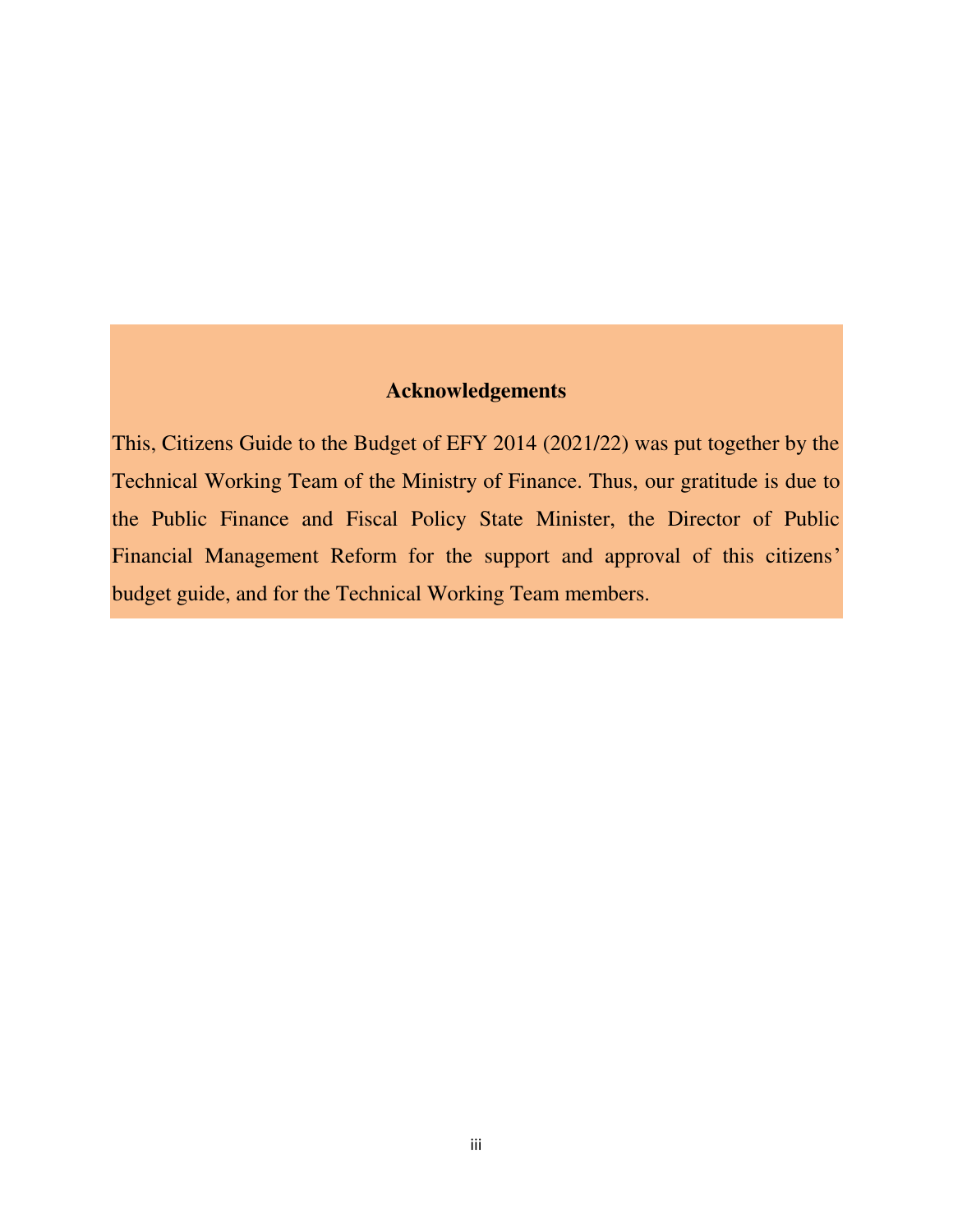# **Abbreviations**

**CSOs:** Civil Society Organizations

**EFY:** Ethiopian Fiscal Year

**FTA:** Financial Transparency and Accountability

**GDP:** Gross Domestic Product

**MEFF:** Macro-Economic and Fiscal Framework

**MOF:** Ministry of Finance

**SA:** Social Accountability

**SDGs:** Sustainable Development Goals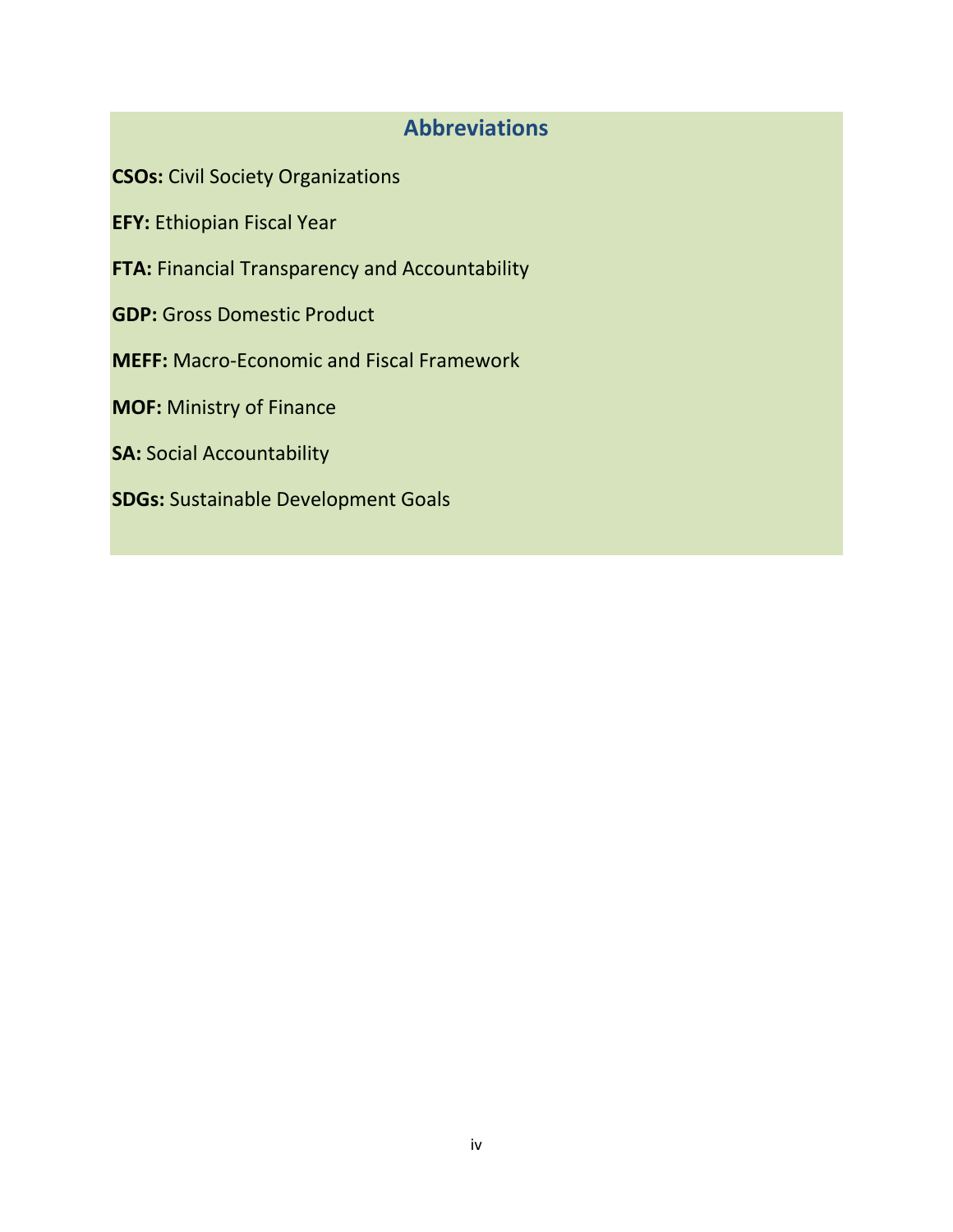#### **1. Introduction**

The national budget arrangement shows that the government intends to do during the period of its fiscal calendar and how it intends to finance its activities. The Ethiopian government budget shows a process which government will decide on amount of tax to be collected, services to be provided, and amount debt to take on in order to accelerate economic growth and job creation opportunities, modernize infrastructure, and eradicate poverty and inequality. To realize this, the government should inform and engage citizens on these essential decisions that bring impact on their lives by producing a guide on this Fiscal Year budget document.

#### **What is a Citizens' Guide to a Budget? (The meaning of citizens' budget)**

The citizens' budget document explains how the budget is formulated based on priority needs, enacted, executed, evaluated and who is responsible at each stage. It clarifies which level of government is responsible for performing different government functions and providing services. More specifically, this citizens' budget document summarizes the overall budget document of a given fiscal year and explains basic information on what services the government plans to deliver, how it will be done, who will do it, and how much they will cost.

#### **Why should Government Publish a Citizens' Guide to the Budget?**

A citizens' budget document serves as a means to literate citizens about what the government is doing and enhances their capacity to participate in government affairs and to hold government accountable. It also allows the government to explain the rationale behind the choices it made in putting the budget together for overall life improvement of its citizens.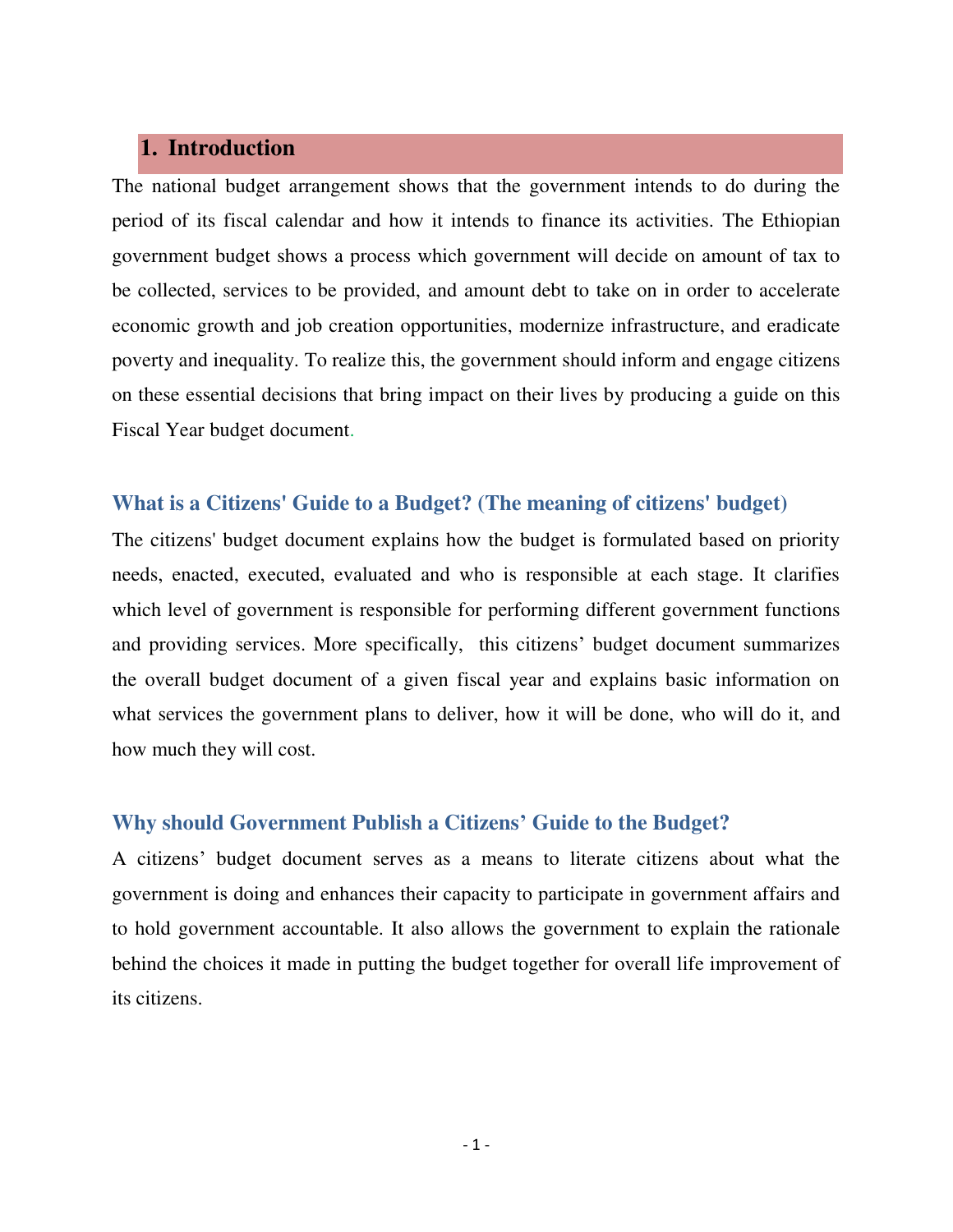# **2. The Budget**

#### **What is the Meaning of Public Budget?**

Public budget is a document that forecast a government expenditures and revenues for a given fiscal year. It indicates how a public entity spends the financial resources in order to realize specific public goals. The document becomes a legal financial plan after it has been approved through the legislative process of the country.

#### **Why does Government Prepare Budget?**

As there is never enough money to do all the things that the government would like to do for its citizens, the budget acts as a tool that government uses to weigh up various needs and decide how to allocate the available scarce resources according to priorities. The identified priorities reflect the goals to which government is most committed and it will be reflected in its budget.

# **What course of actions in the Budget? (Budget process at central and local level)**

The Ethiopian government budget process has four stages at all level of jurisdiction (Federal, Regional, and Woreda government) which is guided by Financial Calendar directive issued by the Ministry of Finance (MOF) to all public budgetary bodies (institutions).

The four stages of government budget are:-

- 1. Budget Formulation (draft/design process),
- 2. Budget approval and appropriation (legislative process),
- 3. Budget execution (implementation process), and
- 4. Budget control (performance monitoring audit and oversight).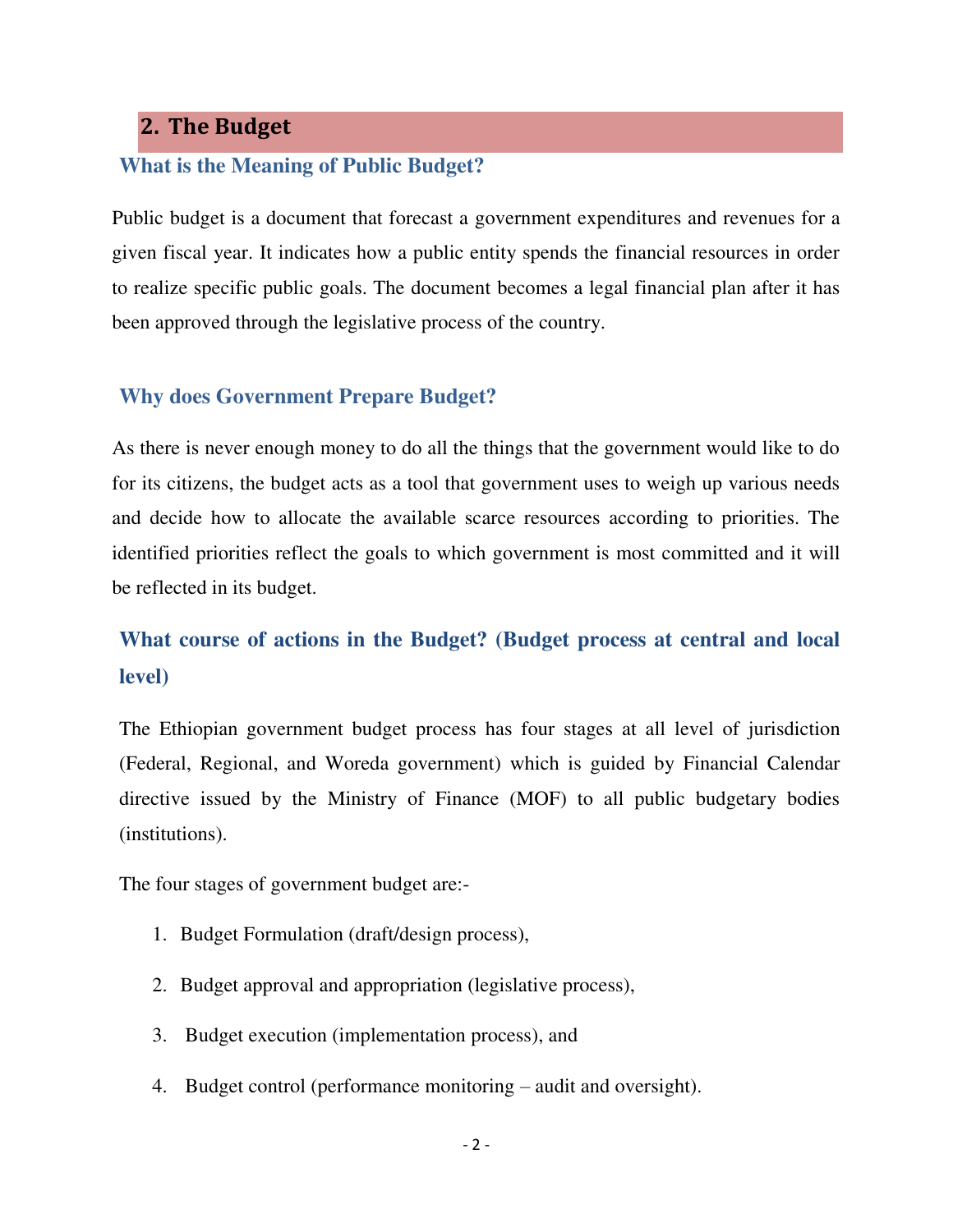The budget calendar directive has a time table to ensure that planning and budgeting are prepared, approved, appropriated and executed accordingly.

| <b>Budget</b>    |                                        |                         |                               |
|------------------|----------------------------------------|-------------------------|-------------------------------|
| <b>Process</b>   | <b>Main Activities at each Stage</b>   | <b>Responsible Body</b> | <b>Time</b>                   |
| <b>Budget</b>    | Macro-Economic<br>Fiscal<br>٠<br>and   | <b>MOF</b>              | $10^{\text{th}}$<br>By        |
| preparation      | Framework (MEFF) preparation.          |                         | November                      |
|                  | Based on MEFF, annual fiscal<br>٠      | <b>MOF</b>              | By January                    |
|                  | plan will prepared                     |                         | $24^{\text{th}}$              |
|                  | public<br>investment<br>program;<br>■  | <b>MOF</b>              | $8^{\text{th}}$<br><b>By</b>  |
|                  | subsidy<br>estimates<br>annual<br>to   |                         | February                      |
|                  | regions; budget call to public         |                         |                               |
|                  | bodies                                 |                         |                               |
|                  | Public bodies submitting budget<br>٠   | <b>Public Bodies</b>    | 22 <sup>nd</sup><br><b>By</b> |
|                  | request                                |                         | March                         |
|                  | Conducting budget hearing<br>Ξ         | Public bodies with      | By $23^{\text{rd}}$ May       |
|                  |                                        | MOF.                    |                               |
|                  | Approval of Recommended<br>٠           | Executives              | By $30th$ June                |
|                  | budget                                 |                         |                               |
| <b>Budget</b>    | approval of the budget and annual<br>Ξ | Legislators/the         | By $7th$ July                 |
| approval         | appropriation of the approved          | parliament              |                               |
|                  | budget                                 |                         |                               |
| <b>Budget</b>    | Budget implementation                  | All public bodies       | From<br>July                  |
| <b>Execution</b> |                                        |                         | 8 <sup>th</sup><br>July<br>to |
|                  |                                        |                         | 7 <sup>th</sup>               |
| <b>Budget</b>    | performance<br>review<br>and<br>■      | MOF/public              | From<br>July                  |
| <b>Control</b>   | control                                | bodies/Auditor          | $8^{\text{th}}$<br>to<br>July |
|                  | auditing public bodies<br>■            | General/legislators     | 7 <sup>th</sup>               |
|                  | oversight<br>■                         |                         |                               |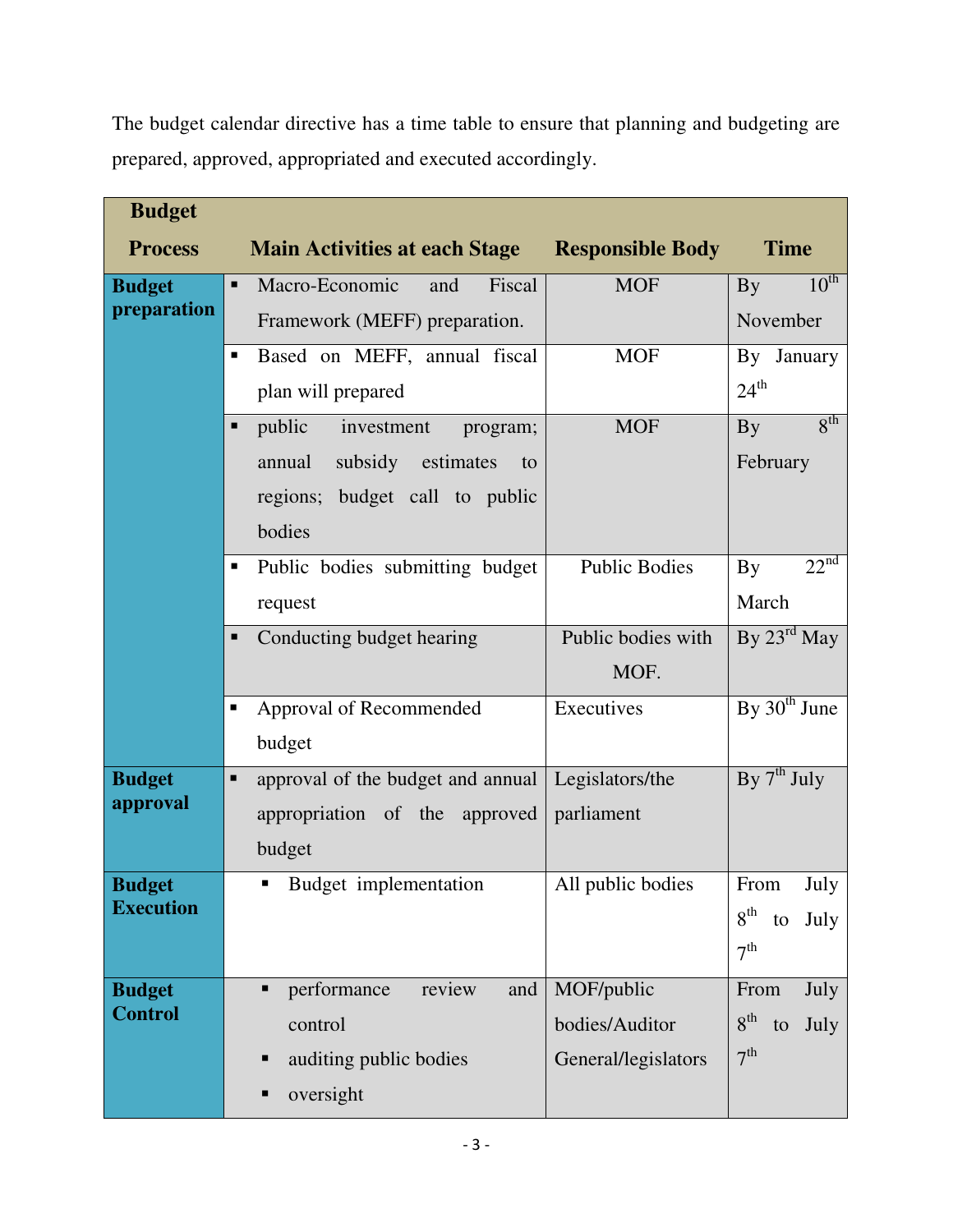# **How citizens can participate in the budget process?**

Ethiopian constitution props up Citizens participation in overall public duties. For instance, Article 89 Sub-Article 6 of the Constitution states that "Government shall at all times promote the participation of people in the formulation of national development policies and programs; it shall have also have the duty to support the initiatives of the people in their development endeavors". Thus, multiple Participation channels are there for the general public to participation in public budget processes and influence government action in order to promote, debate, co-produce, decide and improve national development endeavors at each level of administrative jurisdictions.

#### **Citizens Participation mechanisms and processes**



The legislatiors/parliament members are to hold the government's spending to account by scrutinizing its assumptions, its spending and revenue raising plans, as well as the results of its spending and revenue decisions.



#### **Pre-budget Statement**

•Consultation document which allows the public to understand spending and revenue proposals for the new fiscal year and provides an opportunity for public input before the budget is approved.

•Councils are invited CSOs, indiviguals, institutions and other concerned bodies to have a say on executives budget propozal through differnet channels.



#### **Participation Plateforms by Public Institutions**

-Quarterly and annual monitoring meetings with stakeholders and communty reperesentatives in planning/budgeting and performance review activities.



# **Different Development Committes at Local Levels**

•Established by executive branch of government structure and/or elected community members responsible for community development initiatives.



# **Citizens Engagement Components**



-Pre-budget discussion tool by FTA-direct citizens prticipation forum at woreda/local level planning to identify community priority needs.

4 -Social accountability tools by SA- enhance the capacities of citizens and citizens' groups for basic services provision improvement.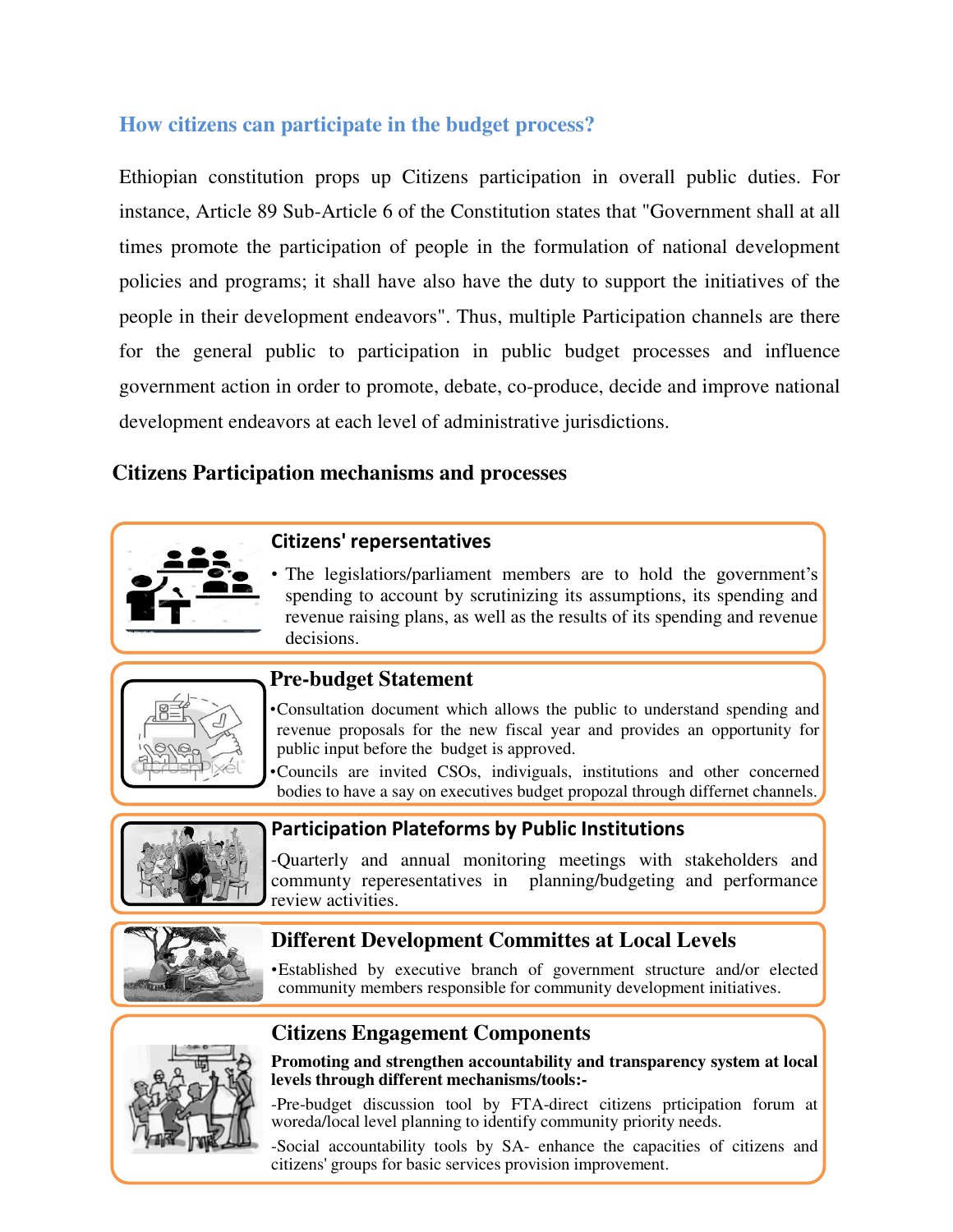## **3. Macroeconomic Update (The macroeconomic and fiscal outlook)**

The macroeconomic and fiscal framework is a medium-term (three-five year) rolling expenditure and revenue plan that is prepared annually and approved by the Council of Ministers. The framework covers the financial resources (regular revenues, loans and grants), total revenues and expenditures, federal and state expenditures, federal government and capital expenditures and expenditures for five consecutive years; It shows the budget support to the states, as well as the federal government's budget deficit and budget deficit.

Accordingly, the Ethiopian economy was expected to grow by 8.5 percent in EFY 2013 (2020/21). However, the actual economic growth is expected to be lower than previously thought due to the Covid-19 epidemic and instability in some parts of the country. Regarding inflation rate, the Twelve Months moving average recorded in EFY March 2013 (2021) was 20.2 percent of the country's gross domestic product (GDP). The source of this growth is the price of food and non-food commodities.

#### **4. Where does the Government's Money come from?**

Government of Ethiopia has been allocated a total amount of 561.67 billion birr to meet its commitments and provide services to the citizens for EFY 2014 (2021/22). Compared to the previous budget year amount (476.01 billion birr), this year budget is bigger by 85.66 billion birr (18%). The total amount of budget for this fiscal year is sourced across the following major categories:-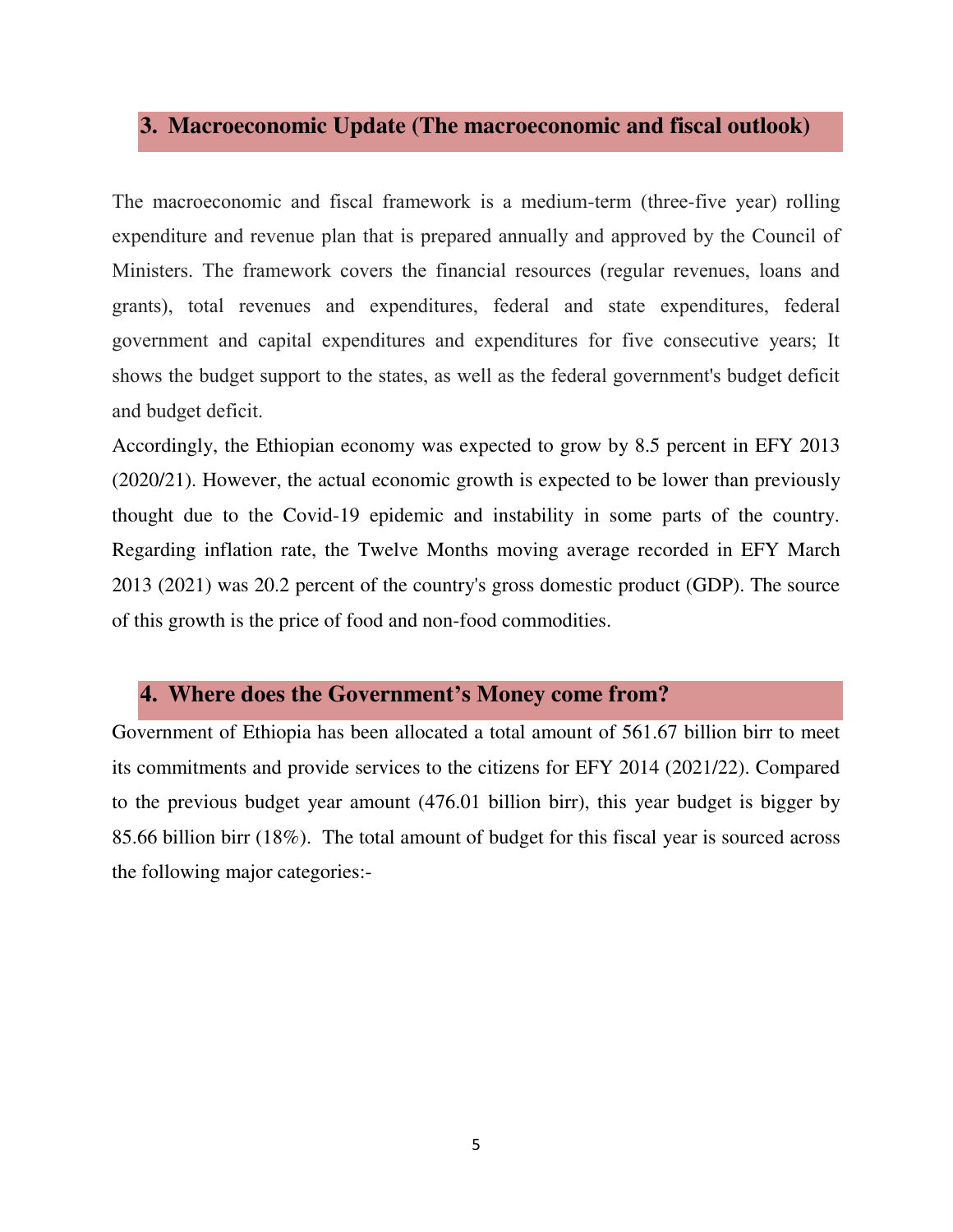# **Sources of Government Budget in billion birr**



The total budget deficit of the EFY 2014 (2021/22) is 2.67% of GDP and this deficit will be planned to cover from basic service protection assistance, external project loans and domestic loans.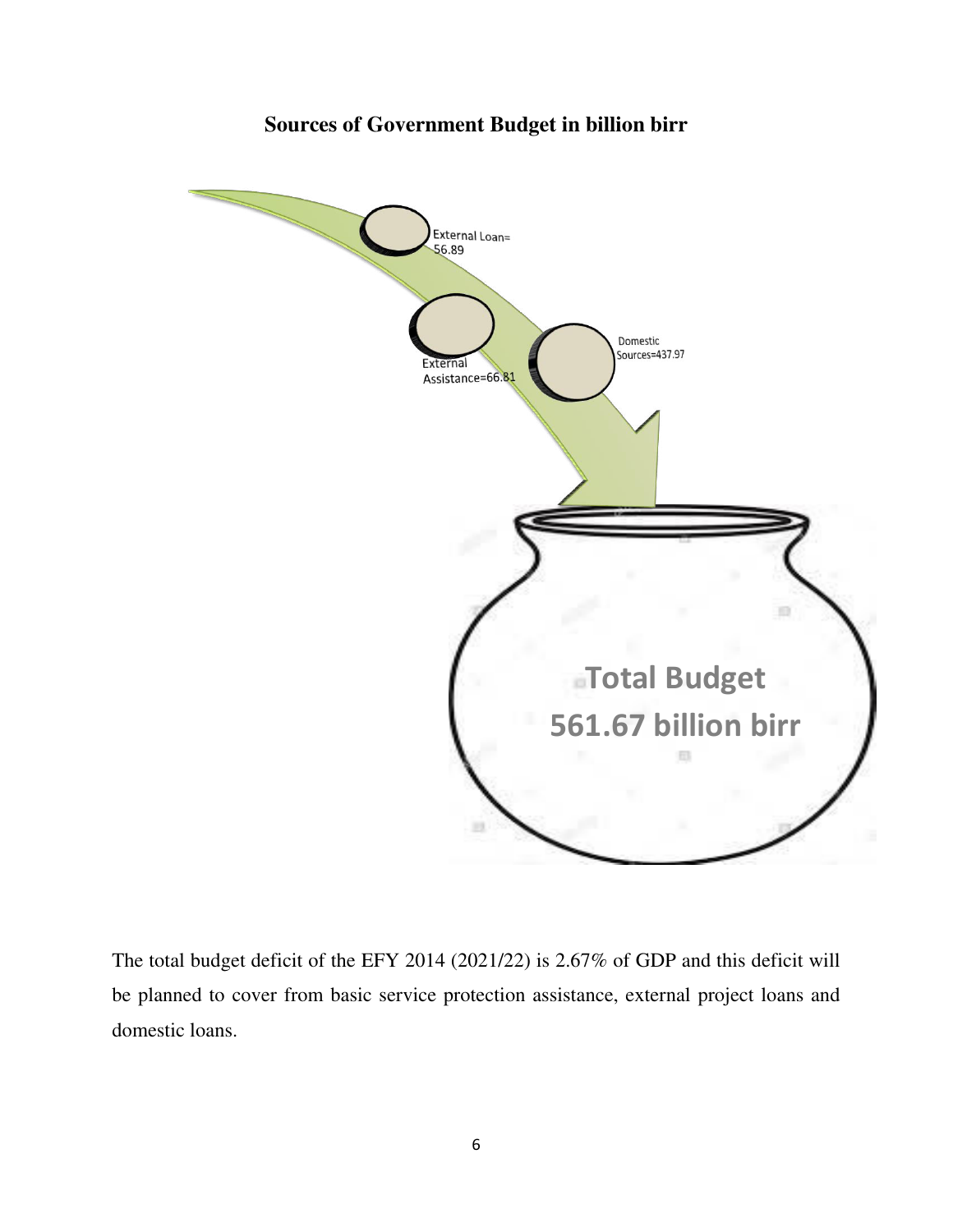### **5. Priorities in Allocations and Spending**

#### **5.1. Government Priorities in allocations**

The government budget allocation priority areas are in line with the past, present and future macroeconomic projections and trajectories, the national 10 year development plan and the newly introduced national home grown economic reform agenda (macroeconomic, structural and sectoral reforms) that create a floor for job creation, poverty reduction, and inclusive growth in general. The budget allocation is also considers the main challenges facing the reform implementation.

#### **5.2. Where does the money going?**

The total amount for this budget year is allocated across the following major categories of expenditure:

| <b>Expenditure Categories</b>                                                              | <b>EFY 2013</b> | <b>EFY 2014</b> | <b>Variation</b> |
|--------------------------------------------------------------------------------------------|-----------------|-----------------|------------------|
| <b>Recurrent Expenditure</b>                                                               | 133.32          | 162.17          | 28.85            |
| <b>Capital Budget</b>                                                                      | 160.33          | 183.55          | 23.22            |
| <b>Subsidy Appropriation to</b><br><b>Regions</b>                                          | 176.36          | 203.95          | 27.59            |
| <b>Support for Achievement of</b><br><b>Sustainable Development</b><br><b>Goals (SDGs)</b> | 6               | 12              | 6                |
| <b>Total</b>                                                                               | 476.01          | 561.67          | 85.7             |

#### **Expenditure Plan by Categories (in Billion Birr)**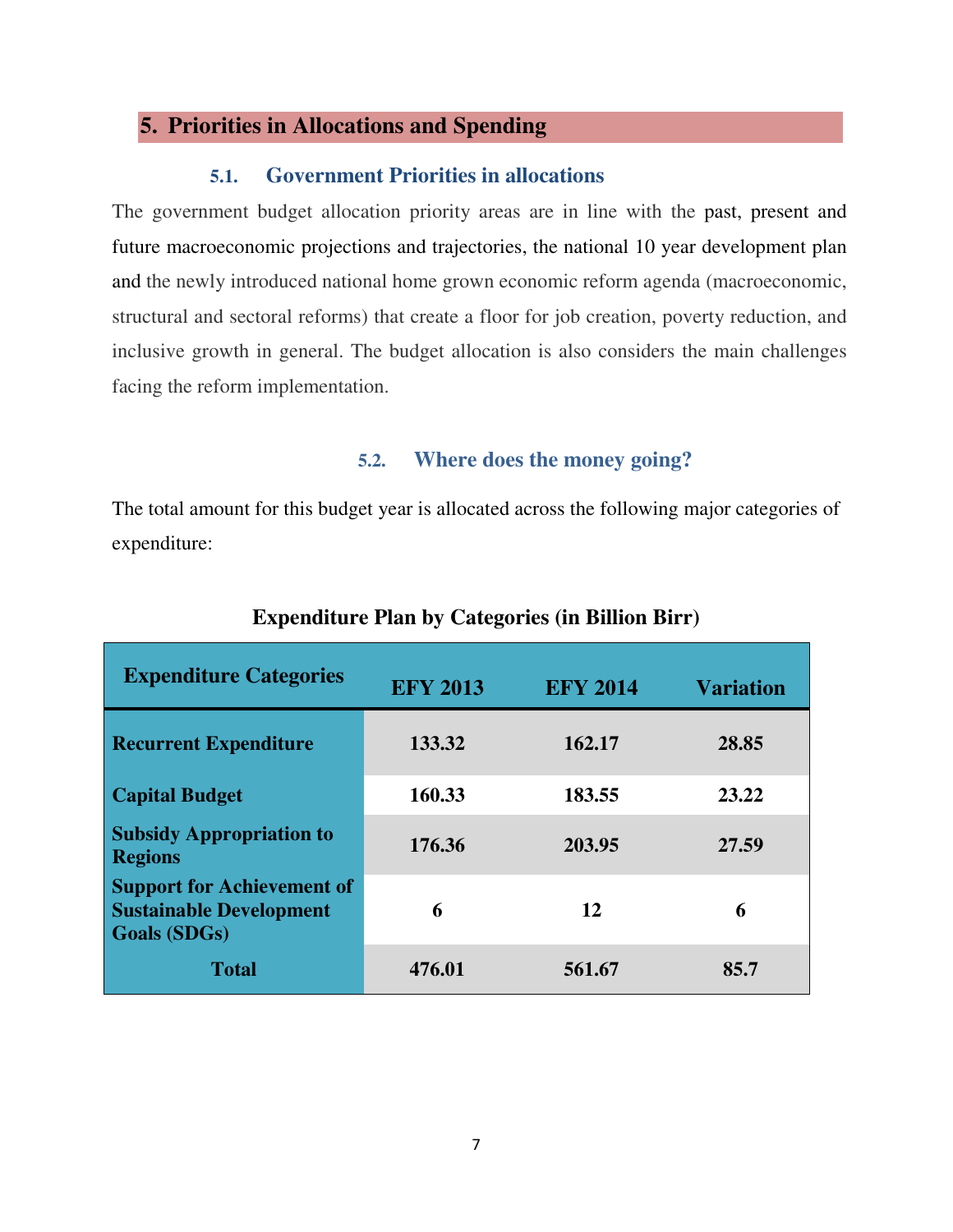

# **5.3. EFY 2014 Main Capital Budget Allocations in Billion Birr**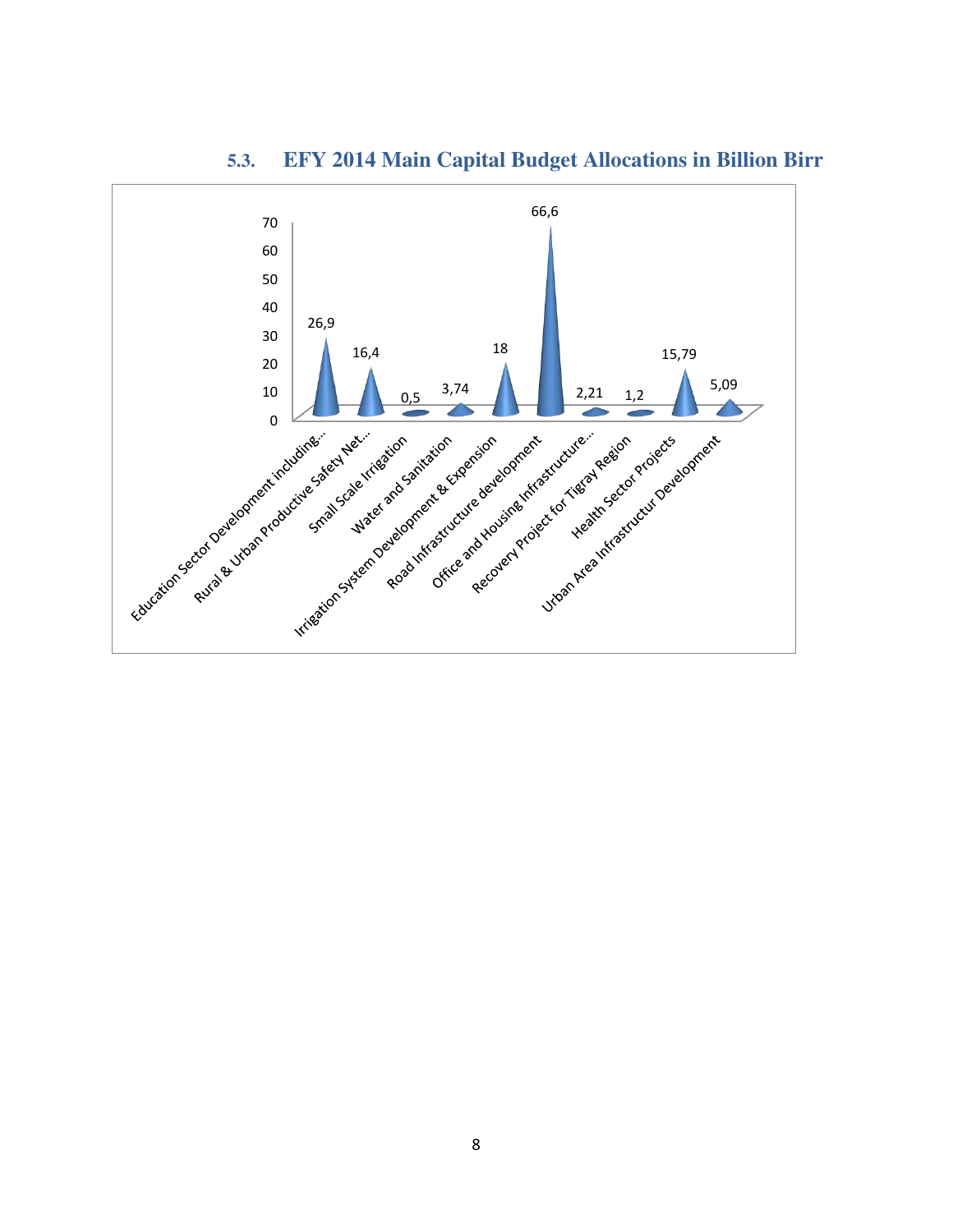# **6. Budget terminology (glossary)**

- **1) Administrative Jurisdiction:** describes the authority of the administrative courts to decide in the area of administrative law.
- **2) Budget Call:** A Circular by MOF that contains budget preparation forms, instructions and procedure for preparation and submission of detailed budget estimates.
- **3) Budget Deficit:** The gap between expenditure and revenue for the intended Fiscal Year and expressed in terms of percentage of the Gross Domestic Product (GDP).
- **4) Budget Formulation:** the process of determining the resources necessary for organizations to carry out its programs, perform its mission, and to achieve strategic objectives and goals.
- **5) Budget oversight:** monitors the execution of the budget, to provide checks and balances on the enacted budget.
- **6) Budget Request:** an itemized summary of expenditure of an organization over a specified period, usually a financial year submitted to MOF.
- **7) Budget Subsidy (Budget grant):** Budget support provided to regions by Federal government.
- **8) Capital Expenditure:** the expenditure of funds by government for an asset that is expected to provide utility for organizational service provision.
- **9) Citizens' Budget:** a document that summarizes and explains basic public budget information presented to citizens in an accessible format using simple and clear language.
- **10) Citizen Engagement:** Involve citizens individually or in the form of collective action (including civil society organizations) in public service provision.
- **11)Domestic Sources:** the process through which government raise and spend its own funds from different sources within the country to provide services for its people.
- **12)Economic Stability:** the absence of excessive fluctuations in the macro economy. Or an economy with fairly constant output growth and low and stable inflation would be considered economically stable.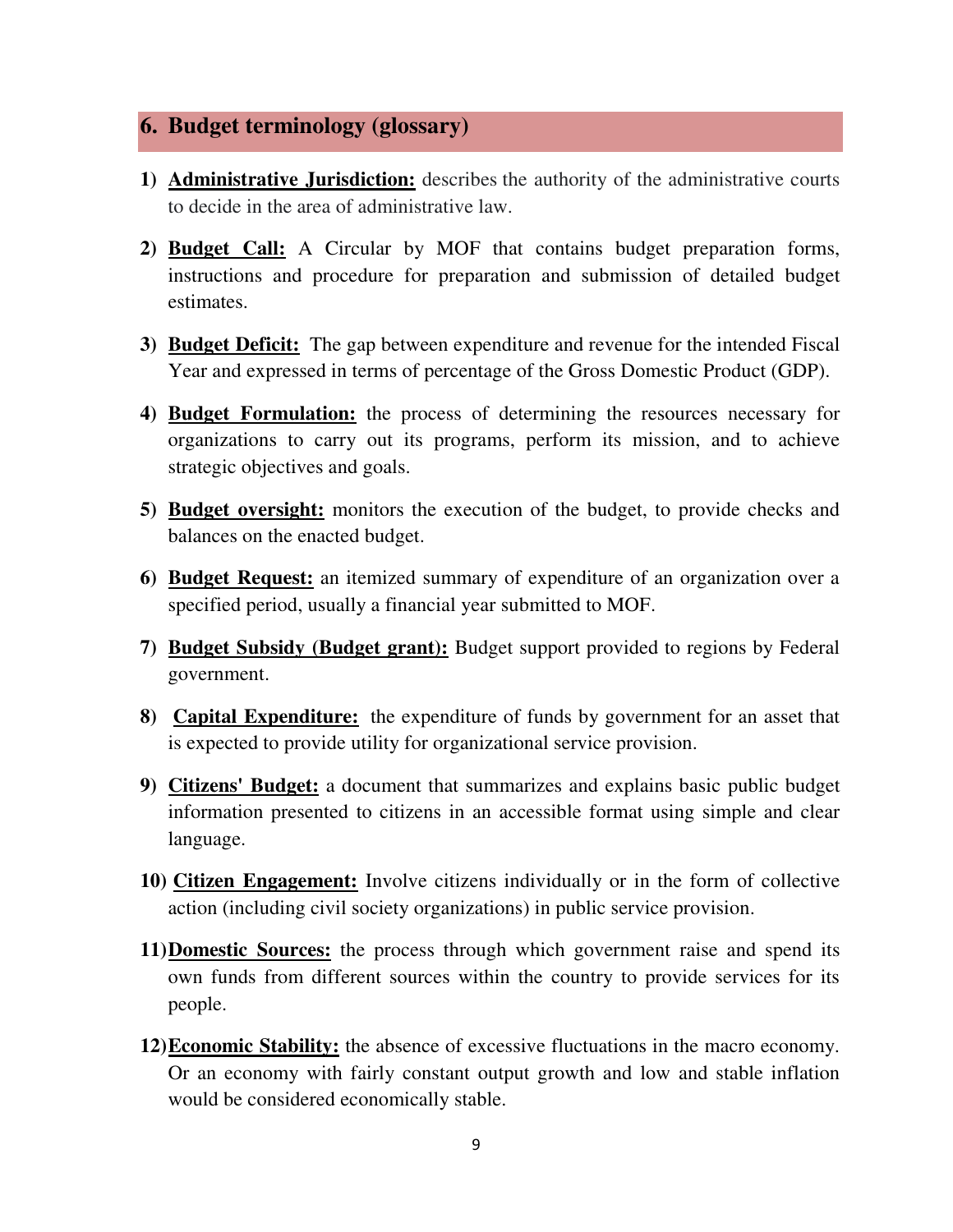- **13)External Assistance:** support from external sources for budgeting to fulfill expenditure obligation by the government for a given fiscal year.
- **14)Ethiopian Fiscal Year (EFY):** a period of time used by the government for annual financial statements from July 08 to July 7 (From Hamle 01 to Sene 30 according to Ethiopian Fiscal Year).
- **15)External Loan:** loan from external sources for budgeting to fulfill expenditure obligation by the government for a given fiscal year
- **16) Fiscal Policy:** government spending and taxation to influence the economy.
- **17)Financial Resource/Revenue:** sources of finance from which government obtains the funds it needs to finance its investments, capital and recurrent activities.
- **18)Financial Transactions:** an agreement, or communication, carried out between a buyer and a seller to exchange an asset for payment.
- **19)Fiscal framework:** the determination of financial resources available for expenditures during the fiscal year.
- **20) Medium Term Fiscal Framework:** fiscal arrangements that allow government to extend the horizon for fiscal policy making beyond the annual budgetary calendar. Three-year spending plans of the Ethiopian governments.
- **21)Gross Domestic Product (GDP):** the monetary value of all finished goods and services made within a country during a specific period.
- **22) Inflation Rate:** the percentage change in the price index for a given period compared to that recorded in a previous period. A price index means a weighted average of the prices of a selected basket of goods and services relative to their prices in some base-year.
- **23)Macro-economic:** the structure, performance, behavior, and decision-making of the whole or aggregate economy.
- **24) Macro-Economic Fiscal Framework (MEFF):** the framework provides the context under which fiscal targets are set, policy choices are determined, and realistic revenue and expenditure projections are prepared.
- **25)Monitory Policy:** a set of tools that a national bank has available to promote sustainable economic growth by controlling the overall supply of money.